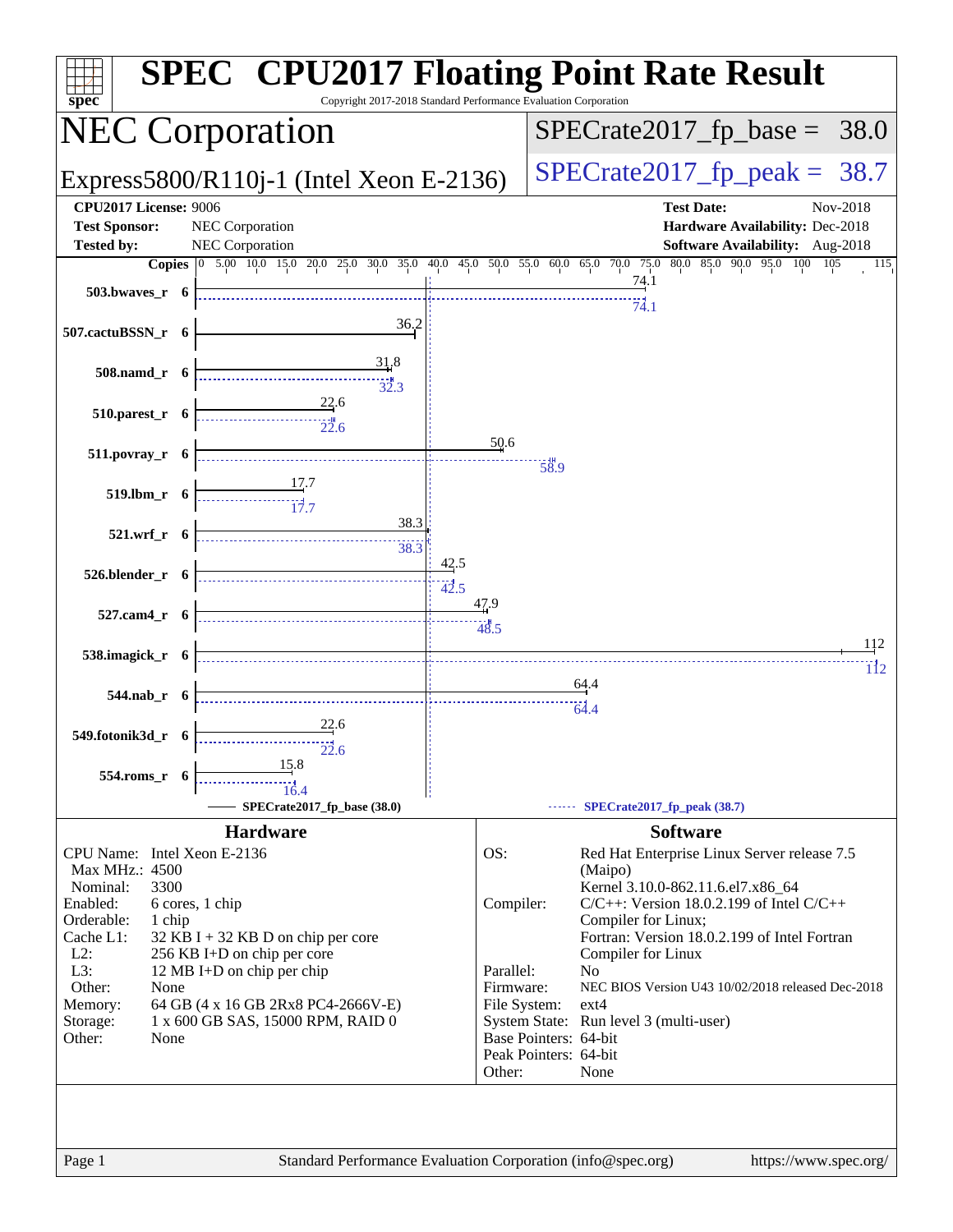

**[SPECrate2017\\_fp\\_peak =](http://www.spec.org/auto/cpu2017/Docs/result-fields.html#SPECrate2017fppeak) 38.7**

Results appear in the [order in which they were run.](http://www.spec.org/auto/cpu2017/Docs/result-fields.html#RunOrder) Bold underlined text [indicates a median measurement.](http://www.spec.org/auto/cpu2017/Docs/result-fields.html#Median)

#### **[Submit Notes](http://www.spec.org/auto/cpu2017/Docs/result-fields.html#SubmitNotes)**

 The taskset mechanism was used to bind copies to processors. The config file option 'submit' was used to generate taskset commands to bind each copy to a specific processor. For details, please see the config file.

#### **[Operating System Notes](http://www.spec.org/auto/cpu2017/Docs/result-fields.html#OperatingSystemNotes)**

 Stack size set to unlimited using "ulimit -s unlimited" IRQ balance service was stopped using "systemctl stop irqbalance.service"

#### **[General Notes](http://www.spec.org/auto/cpu2017/Docs/result-fields.html#GeneralNotes)**

Environment variables set by runcpu before the start of the run: LD\_LIBRARY\_PATH = "/home/cpu2017/lib/ia32:/home/cpu2017/lib/intel64:/home/cpu2017/je5.0.1-32:/home/cpu2017/je5.0.1-64"

 Binaries compiled on a system with 1x Intel Core i7-6700K CPU + 32GB RAM memory using Redhat Enterprise Linux 7.5 Transparent Huge Pages enabled by default Prior to runcpu invocation Filesystem page cache synced and cleared with: sync; echo 3 > /proc/sys/vm/drop\_caches

 Yes: The test sponsor attests, as of date of publication, that CVE-2017-5754 (Meltdown) is mitigated in the system as tested and documented.

**(Continued on next page)**

|  | Page 2 | Standard Performance Evaluation Corporation (info@spec.org) | https://www.spec.org/ |
|--|--------|-------------------------------------------------------------|-----------------------|
|--|--------|-------------------------------------------------------------|-----------------------|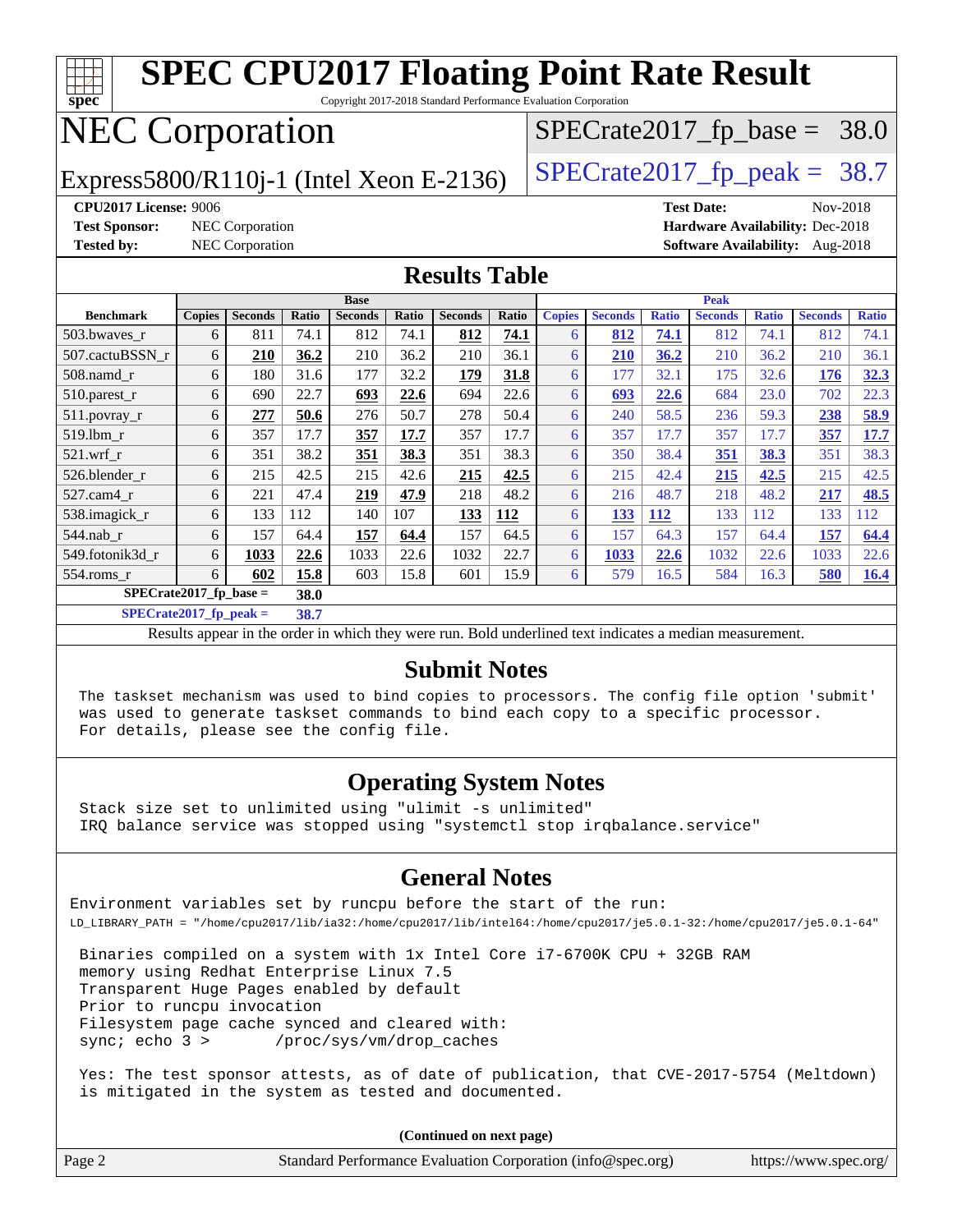

 CPU family: 6 Model: 158

Page 3 Standard Performance Evaluation Corporation [\(info@spec.org\)](mailto:info@spec.org) <https://www.spec.org/> **(Continued on next page)**

Model name: Intel(R) Xeon(R) E-2136 CPU @ 3.30GHz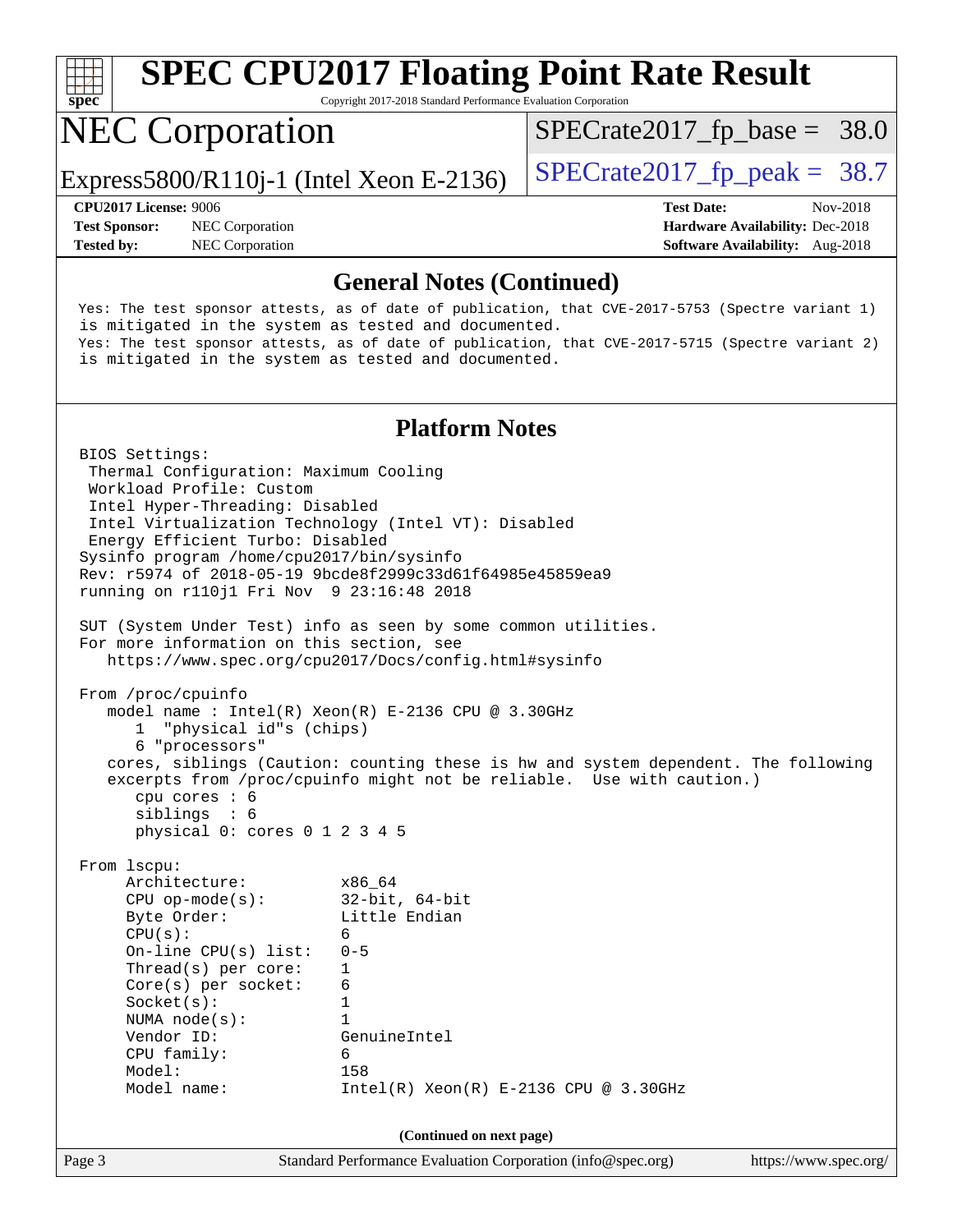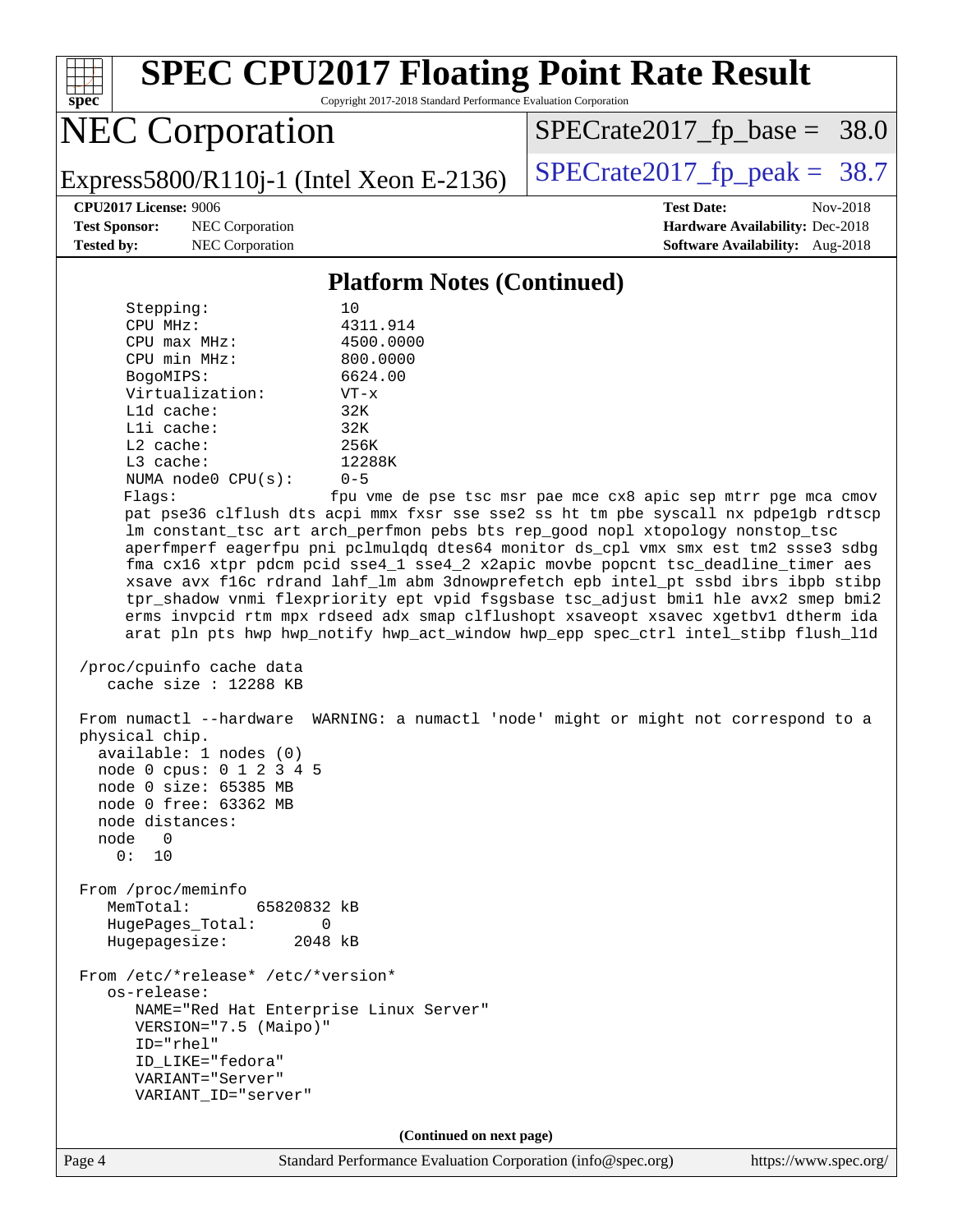| <b>SPEC CPU2017 Floating Point Rate Result</b><br>Copyright 2017-2018 Standard Performance Evaluation Corporation<br>spec <sup>®</sup>                                                                                                                                                                                                                                                                                                                                                                            |                                                                                                     |
|-------------------------------------------------------------------------------------------------------------------------------------------------------------------------------------------------------------------------------------------------------------------------------------------------------------------------------------------------------------------------------------------------------------------------------------------------------------------------------------------------------------------|-----------------------------------------------------------------------------------------------------|
| <b>NEC Corporation</b>                                                                                                                                                                                                                                                                                                                                                                                                                                                                                            | $SPECrate2017_fp\_base = 38.0$                                                                      |
| Express5800/R110j-1 (Intel Xeon E-2136)                                                                                                                                                                                                                                                                                                                                                                                                                                                                           | $SPECrate2017_fp\_peak = 38.7$                                                                      |
| <b>CPU2017 License: 9006</b><br>NEC Corporation<br><b>Test Sponsor:</b><br>NEC Corporation<br><b>Tested by:</b>                                                                                                                                                                                                                                                                                                                                                                                                   | <b>Test Date:</b><br>Nov-2018<br>Hardware Availability: Dec-2018<br>Software Availability: Aug-2018 |
| <b>Platform Notes (Continued)</b>                                                                                                                                                                                                                                                                                                                                                                                                                                                                                 |                                                                                                     |
| VERSION_ID="7.5"<br>PRETTY_NAME="Red Hat Enterprise Linux Server 7.5 (Maipo)"<br>redhat-release: Red Hat Enterprise Linux Server release 7.5 (Maipo)<br>system-release: Red Hat Enterprise Linux Server release 7.5 (Maipo)<br>system-release-cpe: cpe:/o:redhat:enterprise_linux:7.5:ga:server<br>uname $-a$ :<br>Linux r110j1 3.10.0-862.11.6.el7.x86_64 #1 SMP Fri Aug 10 16:55:11 UTC 2018 x86_64<br>x86_64 x86_64 GNU/Linux                                                                                  |                                                                                                     |
| Kernel self-reported vulnerability status:                                                                                                                                                                                                                                                                                                                                                                                                                                                                        |                                                                                                     |
| CVE-2017-5754 (Meltdown):<br>Mitigation: PTI<br>CVE-2017-5753 (Spectre variant 1): Mitigation: Load fences, __user pointer sanitization<br>CVE-2017-5715 (Spectre variant 2): Mitigation: IBRS (kernel)                                                                                                                                                                                                                                                                                                           |                                                                                                     |
| run-level $3$ Nov $9$ $23:11$                                                                                                                                                                                                                                                                                                                                                                                                                                                                                     |                                                                                                     |
| SPEC is set to: /home/cpu2017<br>Filesystem<br>Type Size Used Avail Use% Mounted on<br>/dev/sda3<br>ext4 542G<br>85G 430G 17% /                                                                                                                                                                                                                                                                                                                                                                                   |                                                                                                     |
| Additional information from dmidecode follows. WARNING: Use caution when you interpret<br>this section. The 'dmidecode' program reads system data which is "intended to allow<br>hardware to be accurately determined", but the intent may not be met, as there are<br>frequent changes to hardware, firmware, and the "DMTF SMBIOS" standard.<br>BIOS NEC U43 10/02/2018<br>Memory:<br>2x HPE 879527-091 16 GB 2 rank 2666, configured at 2667<br>2x UNKNOWN NOT AVAILABLE 16 GB 2 rank 2666, configured at 2667 |                                                                                                     |
| (End of data from sysinfo program)                                                                                                                                                                                                                                                                                                                                                                                                                                                                                |                                                                                                     |
| <b>Compiler Version Notes</b>                                                                                                                                                                                                                                                                                                                                                                                                                                                                                     |                                                                                                     |
| 519.1bm_r(base) 538.imagick_r(base, peak) 544.nab_r(base, peak)<br>CC.                                                                                                                                                                                                                                                                                                                                                                                                                                            |                                                                                                     |
| icc (ICC) 18.0.2 20180210<br>Copyright (C) 1985-2018 Intel Corporation. All rights reserved.                                                                                                                                                                                                                                                                                                                                                                                                                      |                                                                                                     |
| $519.1bm_r(peak)$<br>CC                                                                                                                                                                                                                                                                                                                                                                                                                                                                                           |                                                                                                     |
| icc (ICC) 18.0.2 20180210                                                                                                                                                                                                                                                                                                                                                                                                                                                                                         |                                                                                                     |
| (Continued on next page)                                                                                                                                                                                                                                                                                                                                                                                                                                                                                          |                                                                                                     |
| Page 5<br>Standard Performance Evaluation Corporation (info@spec.org)                                                                                                                                                                                                                                                                                                                                                                                                                                             | https://www.spec.org/                                                                               |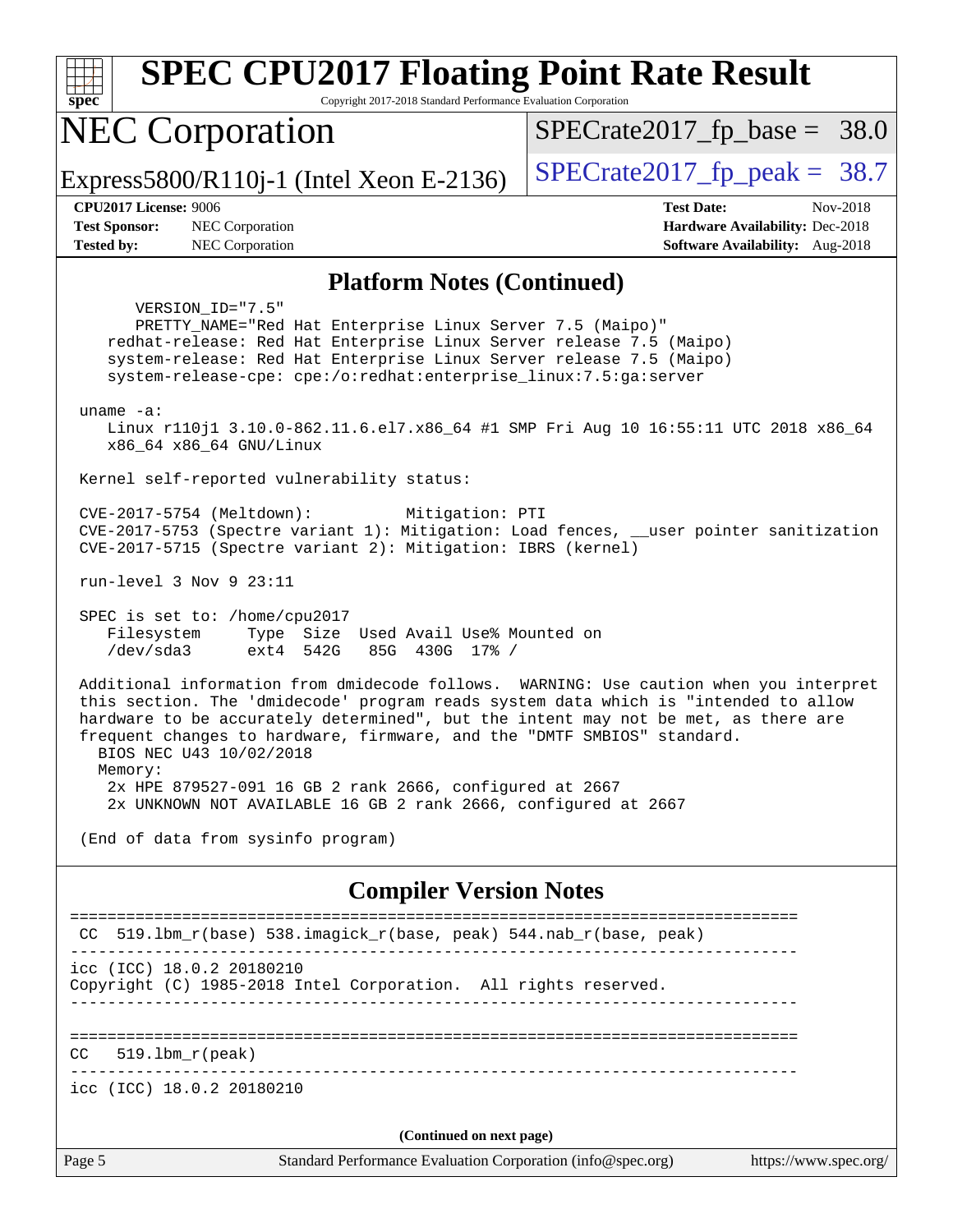| spec                                                                      | <b>SPEC CPU2017 Floating Point Rate Result</b>                                                                                                                                                | Copyright 2017-2018 Standard Performance Evaluation Corporation                         |                      |                   |                                                                    |                       |
|---------------------------------------------------------------------------|-----------------------------------------------------------------------------------------------------------------------------------------------------------------------------------------------|-----------------------------------------------------------------------------------------|----------------------|-------------------|--------------------------------------------------------------------|-----------------------|
|                                                                           | <b>NEC Corporation</b>                                                                                                                                                                        |                                                                                         |                      |                   | $SPECrate2017_fp\_base = 38.0$                                     |                       |
|                                                                           | Express5800/R110j-1 (Intel Xeon E-2136)                                                                                                                                                       |                                                                                         |                      |                   | $SPECrate2017_fp\_peak = 38.7$                                     |                       |
| <b>CPU2017 License: 9006</b><br><b>Test Sponsor:</b><br><b>Tested by:</b> | NEC Corporation<br>NEC Corporation                                                                                                                                                            |                                                                                         |                      | <b>Test Date:</b> | Hardware Availability: Dec-2018<br>Software Availability: Aug-2018 | Nov-2018              |
|                                                                           |                                                                                                                                                                                               | <b>Compiler Version Notes (Continued)</b>                                               |                      |                   |                                                                    |                       |
|                                                                           | Copyright (C) 1985-2018 Intel Corporation. All rights reserved.                                                                                                                               |                                                                                         |                      |                   |                                                                    |                       |
|                                                                           | $CXXC 508.namd_r(base) 510.parest_r(base, peak)$                                                                                                                                              |                                                                                         |                      |                   |                                                                    |                       |
|                                                                           | icpc (ICC) 18.0.2 20180210<br>Copyright (C) 1985-2018 Intel Corporation. All rights reserved.                                                                                                 |                                                                                         |                      |                   |                                                                    |                       |
| $CXXC 508.namd_r (peak)$                                                  |                                                                                                                                                                                               |                                                                                         |                      |                   |                                                                    |                       |
|                                                                           | icpc (ICC) 18.0.2 20180210<br>Copyright (C) 1985-2018 Intel Corporation. All rights reserved.                                                                                                 |                                                                                         |                      |                   |                                                                    |                       |
|                                                                           | CC 511.povray_r(base) 526.blender_r(base, peak)                                                                                                                                               |                                                                                         |                      |                   |                                                                    |                       |
|                                                                           | icpc (ICC) 18.0.2 20180210<br>Copyright (C) 1985-2018 Intel Corporation. All rights reserved.<br>icc (ICC) 18.0.2 20180210<br>Copyright (C) 1985-2018 Intel Corporation. All rights reserved. |                                                                                         |                      |                   |                                                                    |                       |
| CC.                                                                       | 511.povray_r(peak)                                                                                                                                                                            |                                                                                         |                      |                   | =============================                                      |                       |
|                                                                           | icpc (ICC) 18.0.2 20180210<br>Copyright (C) 1985-2018 Intel Corporation. All rights reserved.<br>icc (ICC) 18.0.2 20180210<br>Copyright (C) 1985-2018 Intel Corporation. All rights reserved. |                                                                                         |                      |                   |                                                                    |                       |
|                                                                           | FC 507.cactuBSSN_r(base, peak)                                                                                                                                                                |                                                                                         |                      |                   |                                                                    |                       |
|                                                                           | ------------------------------<br>icpc (ICC) 18.0.2 20180210<br>Copyright (C) 1985-2018 Intel Corporation. All rights reserved.<br>icc (ICC) 18.0.2 20180210                                  |                                                                                         |                      |                   |                                                                    |                       |
|                                                                           | Copyright (C) 1985-2018 Intel Corporation.<br>ifort (IFORT) 18.0.2 20180210<br>Copyright (C) 1985-2018 Intel Corporation. All rights reserved.                                                |                                                                                         | All rights reserved. |                   |                                                                    |                       |
|                                                                           |                                                                                                                                                                                               |                                                                                         |                      |                   |                                                                    |                       |
| Page 6                                                                    |                                                                                                                                                                                               | (Continued on next page)<br>Standard Performance Evaluation Corporation (info@spec.org) |                      |                   |                                                                    | https://www.spec.org/ |
|                                                                           |                                                                                                                                                                                               |                                                                                         |                      |                   |                                                                    |                       |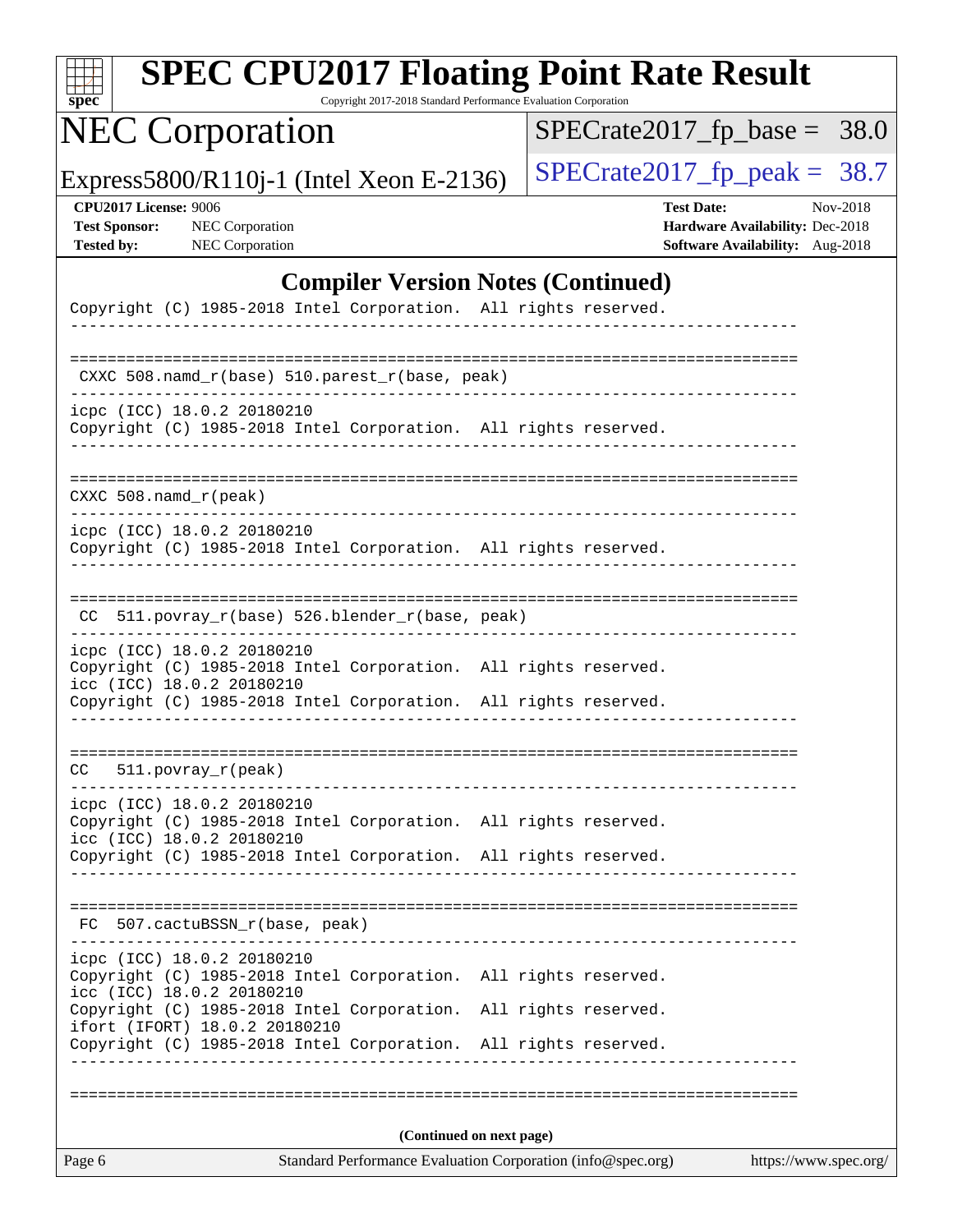|  | spe | U |  |
|--|-----|---|--|

Copyright 2017-2018 Standard Performance Evaluation Corporation

## NEC Corporation

Express5800/R110j-1 (Intel Xeon E-2136) [SPECrate2017\\_fp\\_peak =](http://www.spec.org/auto/cpu2017/Docs/result-fields.html#SPECrate2017fppeak)  $38.7$ 

 $SPECrate2017_fp\_base = 38.0$ 

| <b>CPU2017 License: 9006</b> |  |  |  |
|------------------------------|--|--|--|
|------------------------------|--|--|--|

**[CPU2017 License:](http://www.spec.org/auto/cpu2017/Docs/result-fields.html#CPU2017License)** 9006 **[Test Date:](http://www.spec.org/auto/cpu2017/Docs/result-fields.html#TestDate)** Nov-2018 **[Test Sponsor:](http://www.spec.org/auto/cpu2017/Docs/result-fields.html#TestSponsor)** NEC Corporation **[Hardware Availability:](http://www.spec.org/auto/cpu2017/Docs/result-fields.html#HardwareAvailability)** Dec-2018 **[Tested by:](http://www.spec.org/auto/cpu2017/Docs/result-fields.html#Testedby)** NEC Corporation **[Software Availability:](http://www.spec.org/auto/cpu2017/Docs/result-fields.html#SoftwareAvailability)** Aug-2018

#### **[Compiler Version Notes \(Continued\)](http://www.spec.org/auto/cpu2017/Docs/result-fields.html#CompilerVersionNotes)**

|                                                                                                                                                                                                  | FC 503.bwaves_r(base, peak) 549.fotonik3d_r(base, peak) 554.roms_r(base) |
|--------------------------------------------------------------------------------------------------------------------------------------------------------------------------------------------------|--------------------------------------------------------------------------|
| ifort (IFORT) 18.0.2 20180210<br>Copyright (C) 1985-2018 Intel Corporation. All rights reserved.                                                                                                 |                                                                          |
| $FC$ 554. roms $r$ (peak)                                                                                                                                                                        |                                                                          |
| ifort (IFORT) 18.0.2 20180210<br>Copyright (C) 1985-2018 Intel Corporation. All rights reserved.                                                                                                 |                                                                          |
| CC $521.wrf r(base) 527.cam4 r(base)$                                                                                                                                                            |                                                                          |
| ifort (IFORT) 18.0.2 20180210<br>Copyright (C) 1985-2018 Intel Corporation. All rights reserved.<br>icc (ICC) 18.0.2 20180210<br>Copyright (C) 1985-2018 Intel Corporation. All rights reserved. |                                                                          |
| $CC = 521.wrf_r(peak) 527.cam4_r(peak)$                                                                                                                                                          |                                                                          |
| ifort (IFORT) 18.0.2 20180210<br>Copyright (C) 1985-2018 Intel Corporation. All rights reserved.<br>icc (ICC) 18.0.2 20180210<br>Copyright (C) 1985-2018 Intel Corporation. All rights reserved. |                                                                          |

## **[Base Compiler Invocation](http://www.spec.org/auto/cpu2017/Docs/result-fields.html#BaseCompilerInvocation)**

[C benchmarks](http://www.spec.org/auto/cpu2017/Docs/result-fields.html#Cbenchmarks): [icc -m64 -std=c11](http://www.spec.org/cpu2017/results/res2018q4/cpu2017-20181210-10065.flags.html#user_CCbase_intel_icc_64bit_c11_33ee0cdaae7deeeab2a9725423ba97205ce30f63b9926c2519791662299b76a0318f32ddfffdc46587804de3178b4f9328c46fa7c2b0cd779d7a61945c91cd35)

[C++ benchmarks:](http://www.spec.org/auto/cpu2017/Docs/result-fields.html#CXXbenchmarks) [icpc -m64](http://www.spec.org/cpu2017/results/res2018q4/cpu2017-20181210-10065.flags.html#user_CXXbase_intel_icpc_64bit_4ecb2543ae3f1412ef961e0650ca070fec7b7afdcd6ed48761b84423119d1bf6bdf5cad15b44d48e7256388bc77273b966e5eb805aefd121eb22e9299b2ec9d9)

[Fortran benchmarks](http://www.spec.org/auto/cpu2017/Docs/result-fields.html#Fortranbenchmarks): [ifort -m64](http://www.spec.org/cpu2017/results/res2018q4/cpu2017-20181210-10065.flags.html#user_FCbase_intel_ifort_64bit_24f2bb282fbaeffd6157abe4f878425411749daecae9a33200eee2bee2fe76f3b89351d69a8130dd5949958ce389cf37ff59a95e7a40d588e8d3a57e0c3fd751)

[Benchmarks using both Fortran and C](http://www.spec.org/auto/cpu2017/Docs/result-fields.html#BenchmarksusingbothFortranandC): [ifort -m64](http://www.spec.org/cpu2017/results/res2018q4/cpu2017-20181210-10065.flags.html#user_CC_FCbase_intel_ifort_64bit_24f2bb282fbaeffd6157abe4f878425411749daecae9a33200eee2bee2fe76f3b89351d69a8130dd5949958ce389cf37ff59a95e7a40d588e8d3a57e0c3fd751) [icc -m64 -std=c11](http://www.spec.org/cpu2017/results/res2018q4/cpu2017-20181210-10065.flags.html#user_CC_FCbase_intel_icc_64bit_c11_33ee0cdaae7deeeab2a9725423ba97205ce30f63b9926c2519791662299b76a0318f32ddfffdc46587804de3178b4f9328c46fa7c2b0cd779d7a61945c91cd35)

**(Continued on next page)**

Page 7 Standard Performance Evaluation Corporation [\(info@spec.org\)](mailto:info@spec.org) <https://www.spec.org/>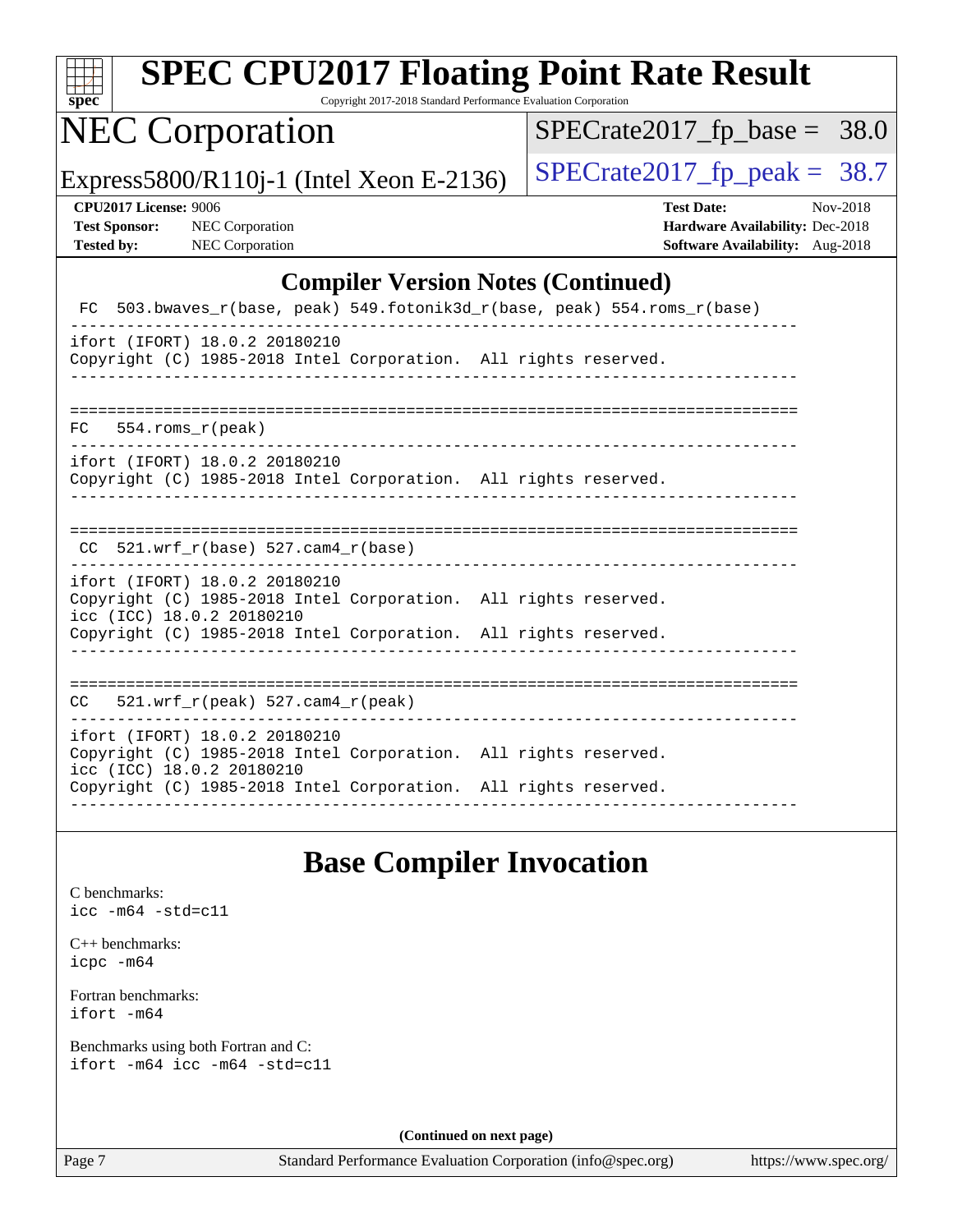

Copyright 2017-2018 Standard Performance Evaluation Corporation

## NEC Corporation

 $SPECTate2017_fp\_base = 38.0$ 

Express5800/R110j-1 (Intel Xeon E-2136)  $\vert$  [SPECrate2017\\_fp\\_peak =](http://www.spec.org/auto/cpu2017/Docs/result-fields.html#SPECrate2017fppeak) 38.7

**[Test Sponsor:](http://www.spec.org/auto/cpu2017/Docs/result-fields.html#TestSponsor)** NEC Corporation **[Hardware Availability:](http://www.spec.org/auto/cpu2017/Docs/result-fields.html#HardwareAvailability)** Dec-2018 **[Tested by:](http://www.spec.org/auto/cpu2017/Docs/result-fields.html#Testedby)** NEC Corporation **[Software Availability:](http://www.spec.org/auto/cpu2017/Docs/result-fields.html#SoftwareAvailability)** Aug-2018

**[CPU2017 License:](http://www.spec.org/auto/cpu2017/Docs/result-fields.html#CPU2017License)** 9006 **[Test Date:](http://www.spec.org/auto/cpu2017/Docs/result-fields.html#TestDate)** Nov-2018

## **[Base Compiler Invocation \(Continued\)](http://www.spec.org/auto/cpu2017/Docs/result-fields.html#BaseCompilerInvocation)**

[Benchmarks using both C and C++](http://www.spec.org/auto/cpu2017/Docs/result-fields.html#BenchmarksusingbothCandCXX): [icpc -m64](http://www.spec.org/cpu2017/results/res2018q4/cpu2017-20181210-10065.flags.html#user_CC_CXXbase_intel_icpc_64bit_4ecb2543ae3f1412ef961e0650ca070fec7b7afdcd6ed48761b84423119d1bf6bdf5cad15b44d48e7256388bc77273b966e5eb805aefd121eb22e9299b2ec9d9) [icc -m64 -std=c11](http://www.spec.org/cpu2017/results/res2018q4/cpu2017-20181210-10065.flags.html#user_CC_CXXbase_intel_icc_64bit_c11_33ee0cdaae7deeeab2a9725423ba97205ce30f63b9926c2519791662299b76a0318f32ddfffdc46587804de3178b4f9328c46fa7c2b0cd779d7a61945c91cd35)

[Benchmarks using Fortran, C, and C++:](http://www.spec.org/auto/cpu2017/Docs/result-fields.html#BenchmarksusingFortranCandCXX) [icpc -m64](http://www.spec.org/cpu2017/results/res2018q4/cpu2017-20181210-10065.flags.html#user_CC_CXX_FCbase_intel_icpc_64bit_4ecb2543ae3f1412ef961e0650ca070fec7b7afdcd6ed48761b84423119d1bf6bdf5cad15b44d48e7256388bc77273b966e5eb805aefd121eb22e9299b2ec9d9) [icc -m64 -std=c11](http://www.spec.org/cpu2017/results/res2018q4/cpu2017-20181210-10065.flags.html#user_CC_CXX_FCbase_intel_icc_64bit_c11_33ee0cdaae7deeeab2a9725423ba97205ce30f63b9926c2519791662299b76a0318f32ddfffdc46587804de3178b4f9328c46fa7c2b0cd779d7a61945c91cd35) [ifort -m64](http://www.spec.org/cpu2017/results/res2018q4/cpu2017-20181210-10065.flags.html#user_CC_CXX_FCbase_intel_ifort_64bit_24f2bb282fbaeffd6157abe4f878425411749daecae9a33200eee2bee2fe76f3b89351d69a8130dd5949958ce389cf37ff59a95e7a40d588e8d3a57e0c3fd751)

**[Base Portability Flags](http://www.spec.org/auto/cpu2017/Docs/result-fields.html#BasePortabilityFlags)**

 503.bwaves\_r: [-DSPEC\\_LP64](http://www.spec.org/cpu2017/results/res2018q4/cpu2017-20181210-10065.flags.html#suite_basePORTABILITY503_bwaves_r_DSPEC_LP64) 507.cactuBSSN\_r: [-DSPEC\\_LP64](http://www.spec.org/cpu2017/results/res2018q4/cpu2017-20181210-10065.flags.html#suite_basePORTABILITY507_cactuBSSN_r_DSPEC_LP64) 508.namd\_r: [-DSPEC\\_LP64](http://www.spec.org/cpu2017/results/res2018q4/cpu2017-20181210-10065.flags.html#suite_basePORTABILITY508_namd_r_DSPEC_LP64) 510.parest\_r: [-DSPEC\\_LP64](http://www.spec.org/cpu2017/results/res2018q4/cpu2017-20181210-10065.flags.html#suite_basePORTABILITY510_parest_r_DSPEC_LP64) 511.povray\_r: [-DSPEC\\_LP64](http://www.spec.org/cpu2017/results/res2018q4/cpu2017-20181210-10065.flags.html#suite_basePORTABILITY511_povray_r_DSPEC_LP64) 519.lbm\_r: [-DSPEC\\_LP64](http://www.spec.org/cpu2017/results/res2018q4/cpu2017-20181210-10065.flags.html#suite_basePORTABILITY519_lbm_r_DSPEC_LP64) 521.wrf\_r: [-DSPEC\\_LP64](http://www.spec.org/cpu2017/results/res2018q4/cpu2017-20181210-10065.flags.html#suite_basePORTABILITY521_wrf_r_DSPEC_LP64) [-DSPEC\\_CASE\\_FLAG](http://www.spec.org/cpu2017/results/res2018q4/cpu2017-20181210-10065.flags.html#b521.wrf_r_baseCPORTABILITY_DSPEC_CASE_FLAG) [-convert big\\_endian](http://www.spec.org/cpu2017/results/res2018q4/cpu2017-20181210-10065.flags.html#user_baseFPORTABILITY521_wrf_r_convert_big_endian_c3194028bc08c63ac5d04de18c48ce6d347e4e562e8892b8bdbdc0214820426deb8554edfa529a3fb25a586e65a3d812c835984020483e7e73212c4d31a38223) 526.blender\_r: [-DSPEC\\_LP64](http://www.spec.org/cpu2017/results/res2018q4/cpu2017-20181210-10065.flags.html#suite_basePORTABILITY526_blender_r_DSPEC_LP64) [-DSPEC\\_LINUX](http://www.spec.org/cpu2017/results/res2018q4/cpu2017-20181210-10065.flags.html#b526.blender_r_baseCPORTABILITY_DSPEC_LINUX) [-funsigned-char](http://www.spec.org/cpu2017/results/res2018q4/cpu2017-20181210-10065.flags.html#user_baseCPORTABILITY526_blender_r_force_uchar_40c60f00ab013830e2dd6774aeded3ff59883ba5a1fc5fc14077f794d777847726e2a5858cbc7672e36e1b067e7e5c1d9a74f7176df07886a243d7cc18edfe67) 527.cam4\_r: [-DSPEC\\_LP64](http://www.spec.org/cpu2017/results/res2018q4/cpu2017-20181210-10065.flags.html#suite_basePORTABILITY527_cam4_r_DSPEC_LP64) [-DSPEC\\_CASE\\_FLAG](http://www.spec.org/cpu2017/results/res2018q4/cpu2017-20181210-10065.flags.html#b527.cam4_r_baseCPORTABILITY_DSPEC_CASE_FLAG) 538.imagick\_r: [-DSPEC\\_LP64](http://www.spec.org/cpu2017/results/res2018q4/cpu2017-20181210-10065.flags.html#suite_basePORTABILITY538_imagick_r_DSPEC_LP64) 544.nab\_r: [-DSPEC\\_LP64](http://www.spec.org/cpu2017/results/res2018q4/cpu2017-20181210-10065.flags.html#suite_basePORTABILITY544_nab_r_DSPEC_LP64) 549.fotonik3d\_r: [-DSPEC\\_LP64](http://www.spec.org/cpu2017/results/res2018q4/cpu2017-20181210-10065.flags.html#suite_basePORTABILITY549_fotonik3d_r_DSPEC_LP64) 554.roms\_r: [-DSPEC\\_LP64](http://www.spec.org/cpu2017/results/res2018q4/cpu2017-20181210-10065.flags.html#suite_basePORTABILITY554_roms_r_DSPEC_LP64)

## **[Base Optimization Flags](http://www.spec.org/auto/cpu2017/Docs/result-fields.html#BaseOptimizationFlags)**

[C benchmarks](http://www.spec.org/auto/cpu2017/Docs/result-fields.html#Cbenchmarks):

[-xCORE-AVX2](http://www.spec.org/cpu2017/results/res2018q4/cpu2017-20181210-10065.flags.html#user_CCbase_f-xCORE-AVX2) [-ipo](http://www.spec.org/cpu2017/results/res2018q4/cpu2017-20181210-10065.flags.html#user_CCbase_f-ipo) [-O3](http://www.spec.org/cpu2017/results/res2018q4/cpu2017-20181210-10065.flags.html#user_CCbase_f-O3) [-no-prec-div](http://www.spec.org/cpu2017/results/res2018q4/cpu2017-20181210-10065.flags.html#user_CCbase_f-no-prec-div) [-qopt-prefetch](http://www.spec.org/cpu2017/results/res2018q4/cpu2017-20181210-10065.flags.html#user_CCbase_f-qopt-prefetch) [-ffinite-math-only](http://www.spec.org/cpu2017/results/res2018q4/cpu2017-20181210-10065.flags.html#user_CCbase_f_finite_math_only_cb91587bd2077682c4b38af759c288ed7c732db004271a9512da14a4f8007909a5f1427ecbf1a0fb78ff2a814402c6114ac565ca162485bbcae155b5e4258871) [-qopt-mem-layout-trans=3](http://www.spec.org/cpu2017/results/res2018q4/cpu2017-20181210-10065.flags.html#user_CCbase_f-qopt-mem-layout-trans_de80db37974c74b1f0e20d883f0b675c88c3b01e9d123adea9b28688d64333345fb62bc4a798493513fdb68f60282f9a726aa07f478b2f7113531aecce732043)

[C++ benchmarks:](http://www.spec.org/auto/cpu2017/Docs/result-fields.html#CXXbenchmarks)

[-xCORE-AVX2](http://www.spec.org/cpu2017/results/res2018q4/cpu2017-20181210-10065.flags.html#user_CXXbase_f-xCORE-AVX2) [-ipo](http://www.spec.org/cpu2017/results/res2018q4/cpu2017-20181210-10065.flags.html#user_CXXbase_f-ipo) [-O3](http://www.spec.org/cpu2017/results/res2018q4/cpu2017-20181210-10065.flags.html#user_CXXbase_f-O3) [-no-prec-div](http://www.spec.org/cpu2017/results/res2018q4/cpu2017-20181210-10065.flags.html#user_CXXbase_f-no-prec-div) [-qopt-prefetch](http://www.spec.org/cpu2017/results/res2018q4/cpu2017-20181210-10065.flags.html#user_CXXbase_f-qopt-prefetch) [-ffinite-math-only](http://www.spec.org/cpu2017/results/res2018q4/cpu2017-20181210-10065.flags.html#user_CXXbase_f_finite_math_only_cb91587bd2077682c4b38af759c288ed7c732db004271a9512da14a4f8007909a5f1427ecbf1a0fb78ff2a814402c6114ac565ca162485bbcae155b5e4258871) [-qopt-mem-layout-trans=3](http://www.spec.org/cpu2017/results/res2018q4/cpu2017-20181210-10065.flags.html#user_CXXbase_f-qopt-mem-layout-trans_de80db37974c74b1f0e20d883f0b675c88c3b01e9d123adea9b28688d64333345fb62bc4a798493513fdb68f60282f9a726aa07f478b2f7113531aecce732043)

[Fortran benchmarks](http://www.spec.org/auto/cpu2017/Docs/result-fields.html#Fortranbenchmarks):

[-xCORE-AVX2](http://www.spec.org/cpu2017/results/res2018q4/cpu2017-20181210-10065.flags.html#user_FCbase_f-xCORE-AVX2) [-ipo](http://www.spec.org/cpu2017/results/res2018q4/cpu2017-20181210-10065.flags.html#user_FCbase_f-ipo) [-O3](http://www.spec.org/cpu2017/results/res2018q4/cpu2017-20181210-10065.flags.html#user_FCbase_f-O3) [-no-prec-div](http://www.spec.org/cpu2017/results/res2018q4/cpu2017-20181210-10065.flags.html#user_FCbase_f-no-prec-div) [-qopt-prefetch](http://www.spec.org/cpu2017/results/res2018q4/cpu2017-20181210-10065.flags.html#user_FCbase_f-qopt-prefetch) [-ffinite-math-only](http://www.spec.org/cpu2017/results/res2018q4/cpu2017-20181210-10065.flags.html#user_FCbase_f_finite_math_only_cb91587bd2077682c4b38af759c288ed7c732db004271a9512da14a4f8007909a5f1427ecbf1a0fb78ff2a814402c6114ac565ca162485bbcae155b5e4258871) [-qopt-mem-layout-trans=3](http://www.spec.org/cpu2017/results/res2018q4/cpu2017-20181210-10065.flags.html#user_FCbase_f-qopt-mem-layout-trans_de80db37974c74b1f0e20d883f0b675c88c3b01e9d123adea9b28688d64333345fb62bc4a798493513fdb68f60282f9a726aa07f478b2f7113531aecce732043) [-auto](http://www.spec.org/cpu2017/results/res2018q4/cpu2017-20181210-10065.flags.html#user_FCbase_f-auto) [-nostandard-realloc-lhs](http://www.spec.org/cpu2017/results/res2018q4/cpu2017-20181210-10065.flags.html#user_FCbase_f_2003_std_realloc_82b4557e90729c0f113870c07e44d33d6f5a304b4f63d4c15d2d0f1fab99f5daaed73bdb9275d9ae411527f28b936061aa8b9c8f2d63842963b95c9dd6426b8a)

[Benchmarks using both Fortran and C](http://www.spec.org/auto/cpu2017/Docs/result-fields.html#BenchmarksusingbothFortranandC):

```
-xCORE-AVX2 -ipo -O3 -no-prec-div -qopt-prefetch -ffinite-math-only
-qopt-mem-layout-trans=3 -auto -nostandard-realloc-lhs
```
[Benchmarks using both C and C++](http://www.spec.org/auto/cpu2017/Docs/result-fields.html#BenchmarksusingbothCandCXX): [-xCORE-AVX2](http://www.spec.org/cpu2017/results/res2018q4/cpu2017-20181210-10065.flags.html#user_CC_CXXbase_f-xCORE-AVX2) [-ipo](http://www.spec.org/cpu2017/results/res2018q4/cpu2017-20181210-10065.flags.html#user_CC_CXXbase_f-ipo) [-O3](http://www.spec.org/cpu2017/results/res2018q4/cpu2017-20181210-10065.flags.html#user_CC_CXXbase_f-O3) [-no-prec-div](http://www.spec.org/cpu2017/results/res2018q4/cpu2017-20181210-10065.flags.html#user_CC_CXXbase_f-no-prec-div) [-qopt-prefetch](http://www.spec.org/cpu2017/results/res2018q4/cpu2017-20181210-10065.flags.html#user_CC_CXXbase_f-qopt-prefetch) [-ffinite-math-only](http://www.spec.org/cpu2017/results/res2018q4/cpu2017-20181210-10065.flags.html#user_CC_CXXbase_f_finite_math_only_cb91587bd2077682c4b38af759c288ed7c732db004271a9512da14a4f8007909a5f1427ecbf1a0fb78ff2a814402c6114ac565ca162485bbcae155b5e4258871)

**(Continued on next page)**

|  | Page 8 | Standard Performance Evaluation Corporation (info@spec.org) | https://www.spec.org/ |
|--|--------|-------------------------------------------------------------|-----------------------|
|--|--------|-------------------------------------------------------------|-----------------------|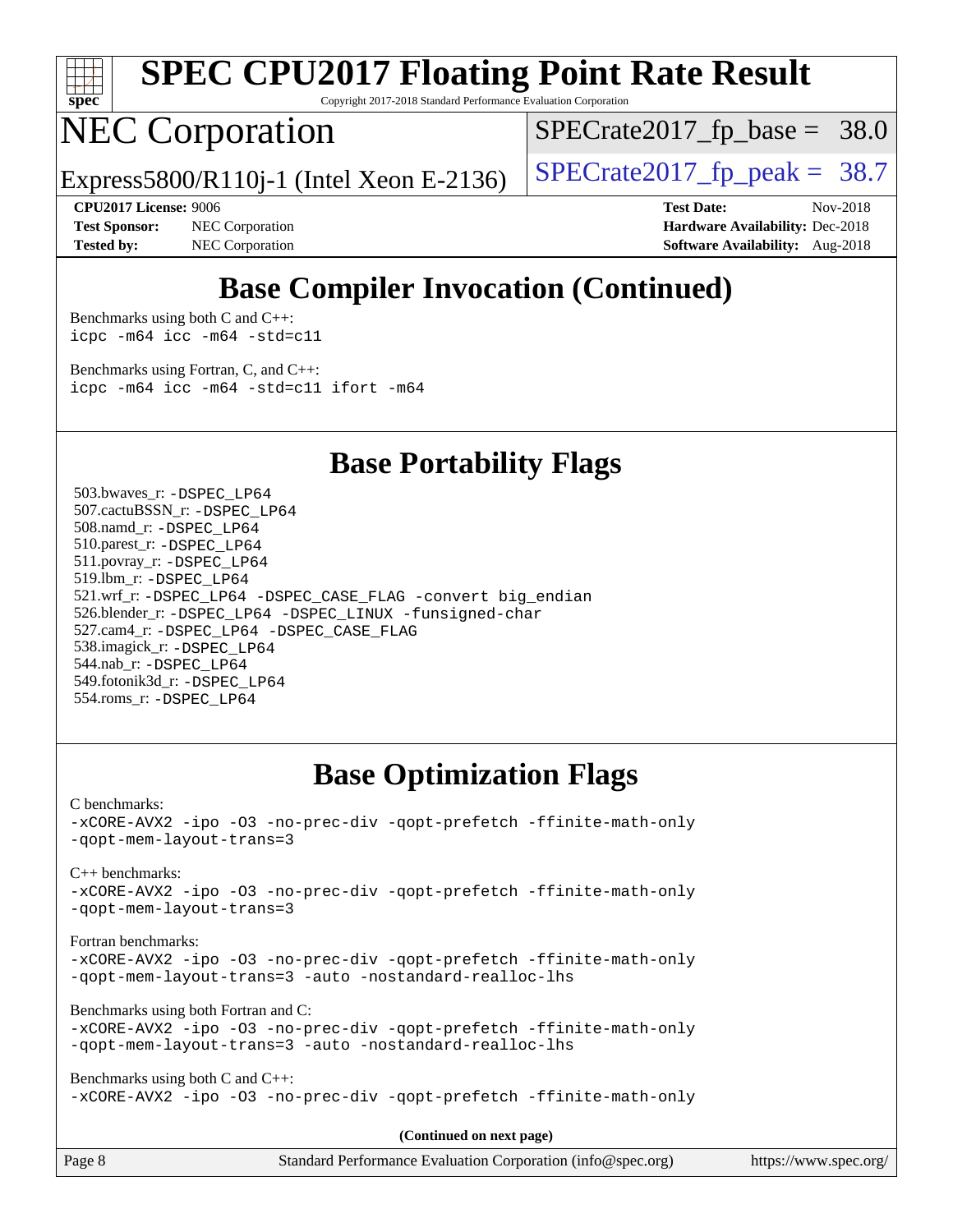

Copyright 2017-2018 Standard Performance Evaluation Corporation

## NEC Corporation

Express5800/R110j-1 (Intel Xeon E-2136)  $\vert$  [SPECrate2017\\_fp\\_peak =](http://www.spec.org/auto/cpu2017/Docs/result-fields.html#SPECrate2017fppeak) 38.7

 $SPECTate2017_fp\_base = 38.0$ 

**[Test Sponsor:](http://www.spec.org/auto/cpu2017/Docs/result-fields.html#TestSponsor)** NEC Corporation **[Hardware Availability:](http://www.spec.org/auto/cpu2017/Docs/result-fields.html#HardwareAvailability)** Dec-2018 **[Tested by:](http://www.spec.org/auto/cpu2017/Docs/result-fields.html#Testedby)** NEC Corporation **[Software Availability:](http://www.spec.org/auto/cpu2017/Docs/result-fields.html#SoftwareAvailability)** Aug-2018

**[CPU2017 License:](http://www.spec.org/auto/cpu2017/Docs/result-fields.html#CPU2017License)** 9006 **[Test Date:](http://www.spec.org/auto/cpu2017/Docs/result-fields.html#TestDate)** Nov-2018

## **[Base Optimization Flags \(Continued\)](http://www.spec.org/auto/cpu2017/Docs/result-fields.html#BaseOptimizationFlags)**

[Benchmarks using both C and C++](http://www.spec.org/auto/cpu2017/Docs/result-fields.html#BenchmarksusingbothCandCXX) (continued): [-qopt-mem-layout-trans=3](http://www.spec.org/cpu2017/results/res2018q4/cpu2017-20181210-10065.flags.html#user_CC_CXXbase_f-qopt-mem-layout-trans_de80db37974c74b1f0e20d883f0b675c88c3b01e9d123adea9b28688d64333345fb62bc4a798493513fdb68f60282f9a726aa07f478b2f7113531aecce732043)

[Benchmarks using Fortran, C, and C++:](http://www.spec.org/auto/cpu2017/Docs/result-fields.html#BenchmarksusingFortranCandCXX)

[-xCORE-AVX2](http://www.spec.org/cpu2017/results/res2018q4/cpu2017-20181210-10065.flags.html#user_CC_CXX_FCbase_f-xCORE-AVX2) [-ipo](http://www.spec.org/cpu2017/results/res2018q4/cpu2017-20181210-10065.flags.html#user_CC_CXX_FCbase_f-ipo) [-O3](http://www.spec.org/cpu2017/results/res2018q4/cpu2017-20181210-10065.flags.html#user_CC_CXX_FCbase_f-O3) [-no-prec-div](http://www.spec.org/cpu2017/results/res2018q4/cpu2017-20181210-10065.flags.html#user_CC_CXX_FCbase_f-no-prec-div) [-qopt-prefetch](http://www.spec.org/cpu2017/results/res2018q4/cpu2017-20181210-10065.flags.html#user_CC_CXX_FCbase_f-qopt-prefetch) [-ffinite-math-only](http://www.spec.org/cpu2017/results/res2018q4/cpu2017-20181210-10065.flags.html#user_CC_CXX_FCbase_f_finite_math_only_cb91587bd2077682c4b38af759c288ed7c732db004271a9512da14a4f8007909a5f1427ecbf1a0fb78ff2a814402c6114ac565ca162485bbcae155b5e4258871) [-qopt-mem-layout-trans=3](http://www.spec.org/cpu2017/results/res2018q4/cpu2017-20181210-10065.flags.html#user_CC_CXX_FCbase_f-qopt-mem-layout-trans_de80db37974c74b1f0e20d883f0b675c88c3b01e9d123adea9b28688d64333345fb62bc4a798493513fdb68f60282f9a726aa07f478b2f7113531aecce732043) [-auto](http://www.spec.org/cpu2017/results/res2018q4/cpu2017-20181210-10065.flags.html#user_CC_CXX_FCbase_f-auto) [-nostandard-realloc-lhs](http://www.spec.org/cpu2017/results/res2018q4/cpu2017-20181210-10065.flags.html#user_CC_CXX_FCbase_f_2003_std_realloc_82b4557e90729c0f113870c07e44d33d6f5a304b4f63d4c15d2d0f1fab99f5daaed73bdb9275d9ae411527f28b936061aa8b9c8f2d63842963b95c9dd6426b8a)

## **[Peak Compiler Invocation](http://www.spec.org/auto/cpu2017/Docs/result-fields.html#PeakCompilerInvocation)**

[C benchmarks](http://www.spec.org/auto/cpu2017/Docs/result-fields.html#Cbenchmarks): [icc -m64 -std=c11](http://www.spec.org/cpu2017/results/res2018q4/cpu2017-20181210-10065.flags.html#user_CCpeak_intel_icc_64bit_c11_33ee0cdaae7deeeab2a9725423ba97205ce30f63b9926c2519791662299b76a0318f32ddfffdc46587804de3178b4f9328c46fa7c2b0cd779d7a61945c91cd35)

[C++ benchmarks:](http://www.spec.org/auto/cpu2017/Docs/result-fields.html#CXXbenchmarks) [icpc -m64](http://www.spec.org/cpu2017/results/res2018q4/cpu2017-20181210-10065.flags.html#user_CXXpeak_intel_icpc_64bit_4ecb2543ae3f1412ef961e0650ca070fec7b7afdcd6ed48761b84423119d1bf6bdf5cad15b44d48e7256388bc77273b966e5eb805aefd121eb22e9299b2ec9d9)

[Fortran benchmarks](http://www.spec.org/auto/cpu2017/Docs/result-fields.html#Fortranbenchmarks): [ifort -m64](http://www.spec.org/cpu2017/results/res2018q4/cpu2017-20181210-10065.flags.html#user_FCpeak_intel_ifort_64bit_24f2bb282fbaeffd6157abe4f878425411749daecae9a33200eee2bee2fe76f3b89351d69a8130dd5949958ce389cf37ff59a95e7a40d588e8d3a57e0c3fd751)

[Benchmarks using both Fortran and C](http://www.spec.org/auto/cpu2017/Docs/result-fields.html#BenchmarksusingbothFortranandC): [ifort -m64](http://www.spec.org/cpu2017/results/res2018q4/cpu2017-20181210-10065.flags.html#user_CC_FCpeak_intel_ifort_64bit_24f2bb282fbaeffd6157abe4f878425411749daecae9a33200eee2bee2fe76f3b89351d69a8130dd5949958ce389cf37ff59a95e7a40d588e8d3a57e0c3fd751) [icc -m64 -std=c11](http://www.spec.org/cpu2017/results/res2018q4/cpu2017-20181210-10065.flags.html#user_CC_FCpeak_intel_icc_64bit_c11_33ee0cdaae7deeeab2a9725423ba97205ce30f63b9926c2519791662299b76a0318f32ddfffdc46587804de3178b4f9328c46fa7c2b0cd779d7a61945c91cd35)

[Benchmarks using both C and C++](http://www.spec.org/auto/cpu2017/Docs/result-fields.html#BenchmarksusingbothCandCXX): [icpc -m64](http://www.spec.org/cpu2017/results/res2018q4/cpu2017-20181210-10065.flags.html#user_CC_CXXpeak_intel_icpc_64bit_4ecb2543ae3f1412ef961e0650ca070fec7b7afdcd6ed48761b84423119d1bf6bdf5cad15b44d48e7256388bc77273b966e5eb805aefd121eb22e9299b2ec9d9) [icc -m64 -std=c11](http://www.spec.org/cpu2017/results/res2018q4/cpu2017-20181210-10065.flags.html#user_CC_CXXpeak_intel_icc_64bit_c11_33ee0cdaae7deeeab2a9725423ba97205ce30f63b9926c2519791662299b76a0318f32ddfffdc46587804de3178b4f9328c46fa7c2b0cd779d7a61945c91cd35)

[Benchmarks using Fortran, C, and C++:](http://www.spec.org/auto/cpu2017/Docs/result-fields.html#BenchmarksusingFortranCandCXX) [icpc -m64](http://www.spec.org/cpu2017/results/res2018q4/cpu2017-20181210-10065.flags.html#user_CC_CXX_FCpeak_intel_icpc_64bit_4ecb2543ae3f1412ef961e0650ca070fec7b7afdcd6ed48761b84423119d1bf6bdf5cad15b44d48e7256388bc77273b966e5eb805aefd121eb22e9299b2ec9d9) [icc -m64 -std=c11](http://www.spec.org/cpu2017/results/res2018q4/cpu2017-20181210-10065.flags.html#user_CC_CXX_FCpeak_intel_icc_64bit_c11_33ee0cdaae7deeeab2a9725423ba97205ce30f63b9926c2519791662299b76a0318f32ddfffdc46587804de3178b4f9328c46fa7c2b0cd779d7a61945c91cd35) [ifort -m64](http://www.spec.org/cpu2017/results/res2018q4/cpu2017-20181210-10065.flags.html#user_CC_CXX_FCpeak_intel_ifort_64bit_24f2bb282fbaeffd6157abe4f878425411749daecae9a33200eee2bee2fe76f3b89351d69a8130dd5949958ce389cf37ff59a95e7a40d588e8d3a57e0c3fd751)

## **[Peak Portability Flags](http://www.spec.org/auto/cpu2017/Docs/result-fields.html#PeakPortabilityFlags)**

Same as Base Portability Flags

## **[Peak Optimization Flags](http://www.spec.org/auto/cpu2017/Docs/result-fields.html#PeakOptimizationFlags)**

[C benchmarks](http://www.spec.org/auto/cpu2017/Docs/result-fields.html#Cbenchmarks):

```
 519.lbm_r: -prof-gen(pass 1) -prof-use(pass 2) -ipo -xCORE-AVX2 -O3
-no-prec-div -qopt-prefetch -ffinite-math-only
-qopt-mem-layout-trans=3
```
**(Continued on next page)**

Page 9 Standard Performance Evaluation Corporation [\(info@spec.org\)](mailto:info@spec.org) <https://www.spec.org/>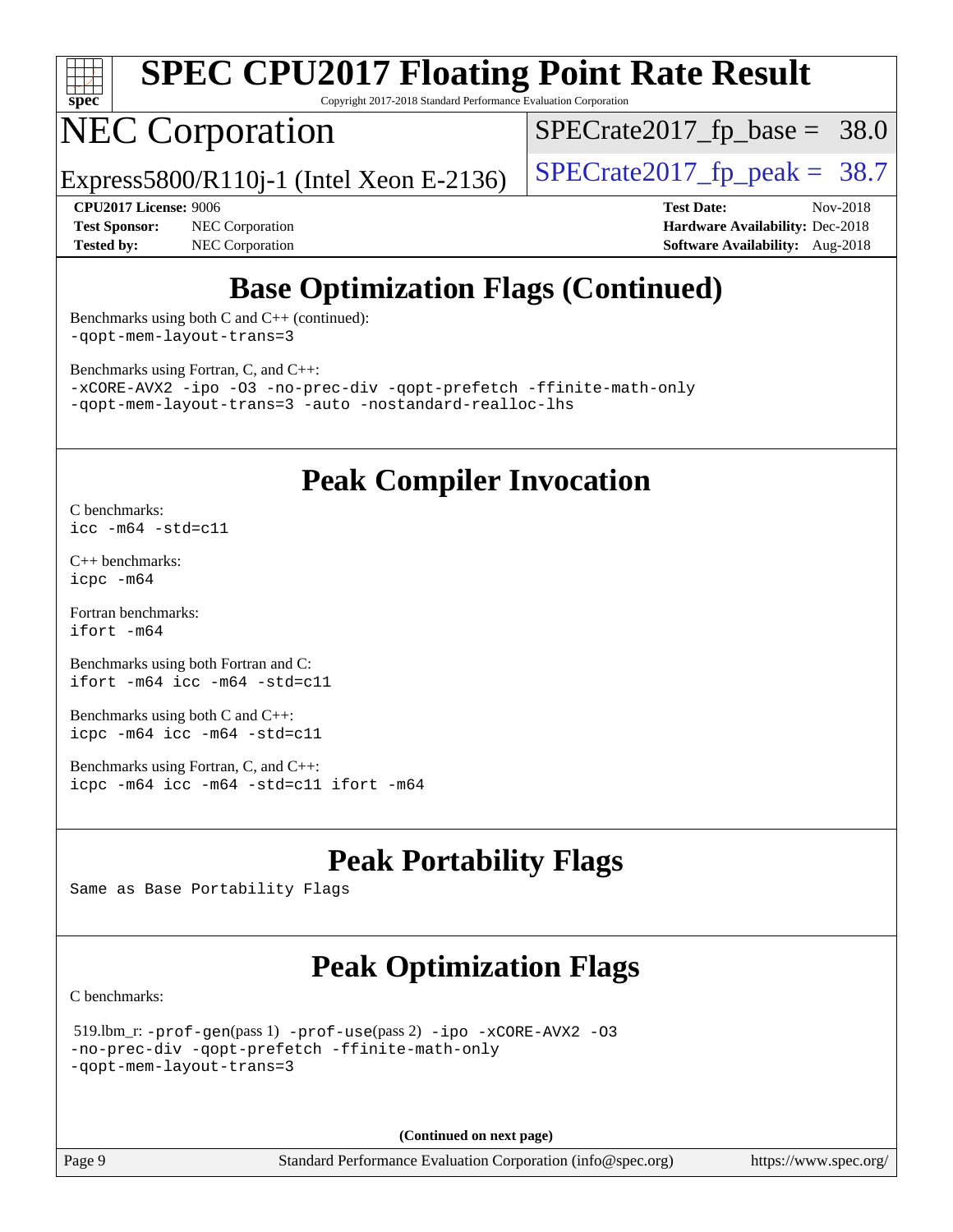

Copyright 2017-2018 Standard Performance Evaluation Corporation

## NEC Corporation

 $SPECTate2017_fp\_base = 38.0$ 

Express5800/R110j-1 (Intel Xeon E-2136)  $\vert$  [SPECrate2017\\_fp\\_peak =](http://www.spec.org/auto/cpu2017/Docs/result-fields.html#SPECrate2017fppeak) 38.7

**[Tested by:](http://www.spec.org/auto/cpu2017/Docs/result-fields.html#Testedby)** NEC Corporation **[Software Availability:](http://www.spec.org/auto/cpu2017/Docs/result-fields.html#SoftwareAvailability)** Aug-2018

**[CPU2017 License:](http://www.spec.org/auto/cpu2017/Docs/result-fields.html#CPU2017License)** 9006 **[Test Date:](http://www.spec.org/auto/cpu2017/Docs/result-fields.html#TestDate)** Nov-2018 **[Test Sponsor:](http://www.spec.org/auto/cpu2017/Docs/result-fields.html#TestSponsor)** NEC Corporation **[Hardware Availability:](http://www.spec.org/auto/cpu2017/Docs/result-fields.html#HardwareAvailability)** Dec-2018

## **[Peak Optimization Flags \(Continued\)](http://www.spec.org/auto/cpu2017/Docs/result-fields.html#PeakOptimizationFlags)**

```
 538.imagick_r: -xCORE-AVX2 -ipo -O3 -no-prec-div -qopt-prefetch
-ffinite-math-only -qopt-mem-layout-trans=3
 544.nab_r: Same as 538.imagick_r
C++ benchmarks: 
 508.namd_r: -prof-gen(pass 1) -prof-use(pass 2) -ipo -xCORE-AVX2 -O3
-no-prec-div -qopt-prefetch -ffinite-math-only
-qopt-mem-layout-trans=3
 510.parest_r: -xCORE-AVX2 -ipo -O3 -no-prec-div -qopt-prefetch
-ffinite-math-only -qopt-mem-layout-trans=3
Fortran benchmarks: 
 503.bwaves_r: -xCORE-AVX2 -ipo -O3 -no-prec-div -qopt-prefetch
-ffinite-math-only -qopt-mem-layout-trans=3 -auto
-nostandard-realloc-lhs
 549.fotonik3d_r: Same as 503.bwaves_r
 554.roms_r: -prof-gen(pass 1) -prof-use(pass 2) -ipo -xCORE-AVX2 -O3
-no-prec-div -qopt-prefetch -ffinite-math-only
-qopt-mem-layout-trans=3 -auto -nostandard-realloc-lhs
Benchmarks using both Fortran and C: 
-prof-gen(pass 1) -prof-use(pass 2) -ipo -xCORE-AVX2 -O3
-no-prec-div -qopt-prefetch -ffinite-math-only
-qopt-mem-layout-trans=3 -auto -nostandard-realloc-lhs
Benchmarks using both C and C++: 
 511.povray_r: -prof-gen(pass 1) -prof-use(pass 2) -ipo -xCORE-AVX2 -O3
-no-prec-div -qopt-prefetch -ffinite-math-only
-qopt-mem-layout-trans=3
 526.blender_r: -xCORE-AVX2 -ipo -O3 -no-prec-div -qopt-prefetch
-ffinite-math-only -qopt-mem-layout-trans=3
Benchmarks using Fortran, C, and C++: 
 507.cactuBSSN_r: basepeak = yes
```